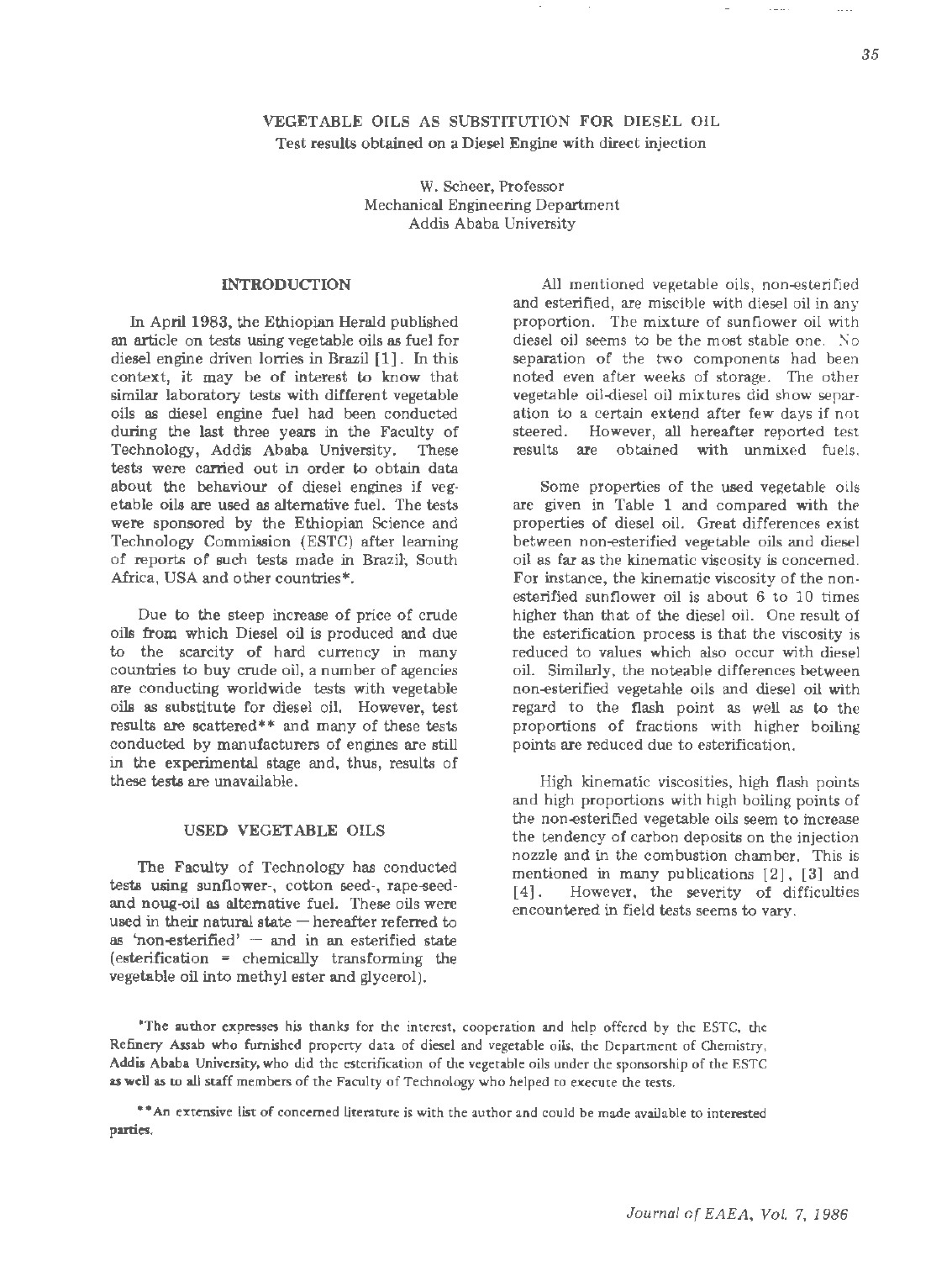|                                                                                                              |                                                | Non-esterified                     |                       |             |                        | Esterified            |                                |                      |
|--------------------------------------------------------------------------------------------------------------|------------------------------------------------|------------------------------------|-----------------------|-------------|------------------------|-----------------------|--------------------------------|----------------------|
| Fuel                                                                                                         |                                                | Diesel<br>oil                      | $Cotton-$<br>seed oil | Noug<br>оil | Sunflower<br>oil       | $Cotton-$<br>seed oil | Noug<br>oil                    | Rape-seed<br>oil     |
| Density at 15.6°C                                                                                            | $\text{kg/m}^3$                                | 840                                | 920                   |             | 927                    | 882                   | 886                            | 880                  |
| Destilation:<br>Initial Boiling Point, IBP<br>recovered at 300 °C<br>at $357 °C$<br>Final Boiling Point, FBP | $^{\circ}$ C<br>%-Vol<br>%-Vol<br>$^{\circ}$ C | $87 \,\mathrm{min}$ .<br>390 град. |                       |             | 200<br>10<br>56<br>360 | 66<br>5<br>350        | 66<br>$\tilde{a}$<br>87<br>359 | 65<br>5<br>50<br>382 |
| Flash point                                                                                                  | $^{\circ}$ C                                   | 66 min.                            | 330                   | 205         | 322                    | 70                    | 68                             | 64                   |
| Viscosity, kinematic,<br>at $40^{\circ}$ C                                                                   | $10^{-6}$ m <sup>2</sup> /s<br>(or cSt)        | $2.0 - 5.5$                        |                       |             | 32                     | 4.7                   | 5.1                            | 5.6                  |
| Carbon residue                                                                                               | %-weight                                       | $0.1$ max.                         |                       |             | 0.22                   | 2,2                   | 1.4                            | 3.75                 |
| Ash content                                                                                                  | %-weight                                       | $0.01$ max.                        |                       |             | 0.004                  | 0.014                 | 0.014                          | 0.01                 |
| Cetane number                                                                                                |                                                | about 50                           |                       |             | about 40               |                       |                                |                      |
| Higher Heating Value HHV kJ/kg                                                                               | kJ/R                                           | 45400<br>38100                     | 41500<br>38200        | 39200       | 37700<br>34900         | 39100<br>34500        | 39600<br>35100                 | 39700<br>34900       |

Table 1: Properties of vegetable oils in comparison with Diesel oil

#### TEST ARRANGEMENT

The tests were carried out on a 4-stroke, 4-cylinder Diesel Engine, type OM 314 of Mercedes-Benz make, without pre-ehamber but direct fuel injection into the cylinder room. This type of engine is normally used as drive for lorries. In this case, however, the engine was mounted stationary for testing on a brake rig which allowed to measure torque, engine speed, fuel consumption and exhaust tempera· tures. Furthermore, the exhaust smoke at the outlet of the exhaust pipe could be observed, see Fig. 1.

Because of the very high kinematic viscosity of the vegetable oils at room temperature it was initially felt necessary to preheat the fuel before it enters the fuel system of the engine. An one meter long single pipe heat exchanger to be heated by hot water circulated and controlled by a thermostat had been arranged for this purpose. But this arrangement had not been used as all the tests could be conducted without preheating of the fuel and without noting adverse effects while running the engine. It may, however, be assumed that starting of the engine would have been facilitated if preheated fuel had been injected during the starting phase. But as the simple, above mentioned preheating arrangement was installed before the relatively large fuel filter which remaining unpreheated fuel would reach first the injection nozzle this arrangement would not have helped the starting procedure.

#### TEST RESULTS

As stated in [8] the first trials using vegetable oils as fuel for the investigated engine encountered certain severe starting and running difficulties. It has, however, to be mentioned that in all the later tests such difficulties were not experienced again and that especially quiet running was not only obtained with esterified oils but also with the non-esterified oil. In retrospect it cannot be stated why the first trials did encounter the afterwards not any more noted difficulties.

Because of the initial difficulties the change over to vegetable oils was done in the following tests with mixtures of sunflower oil and diesel oil increasing step by step the percentage of the sunflower oil. Running the diesel engine with 100% non-esterified and non-preheated sunflower oil proved so possible. For the following and below discussed tests only 100% esterified or non-esterified vegetable oils had been used.

A summary of the results of these tests is given in Table 2 which allows a comparison with diesel oil tests.

Out of the tested non-esterified vegetable oils, the sunflower oil seems to be the most suitable substitute for diesel oil. The tests with non-esterified sunflower oil produced about 5% lower maximum torque and maximum brake power. The minimum specific fuel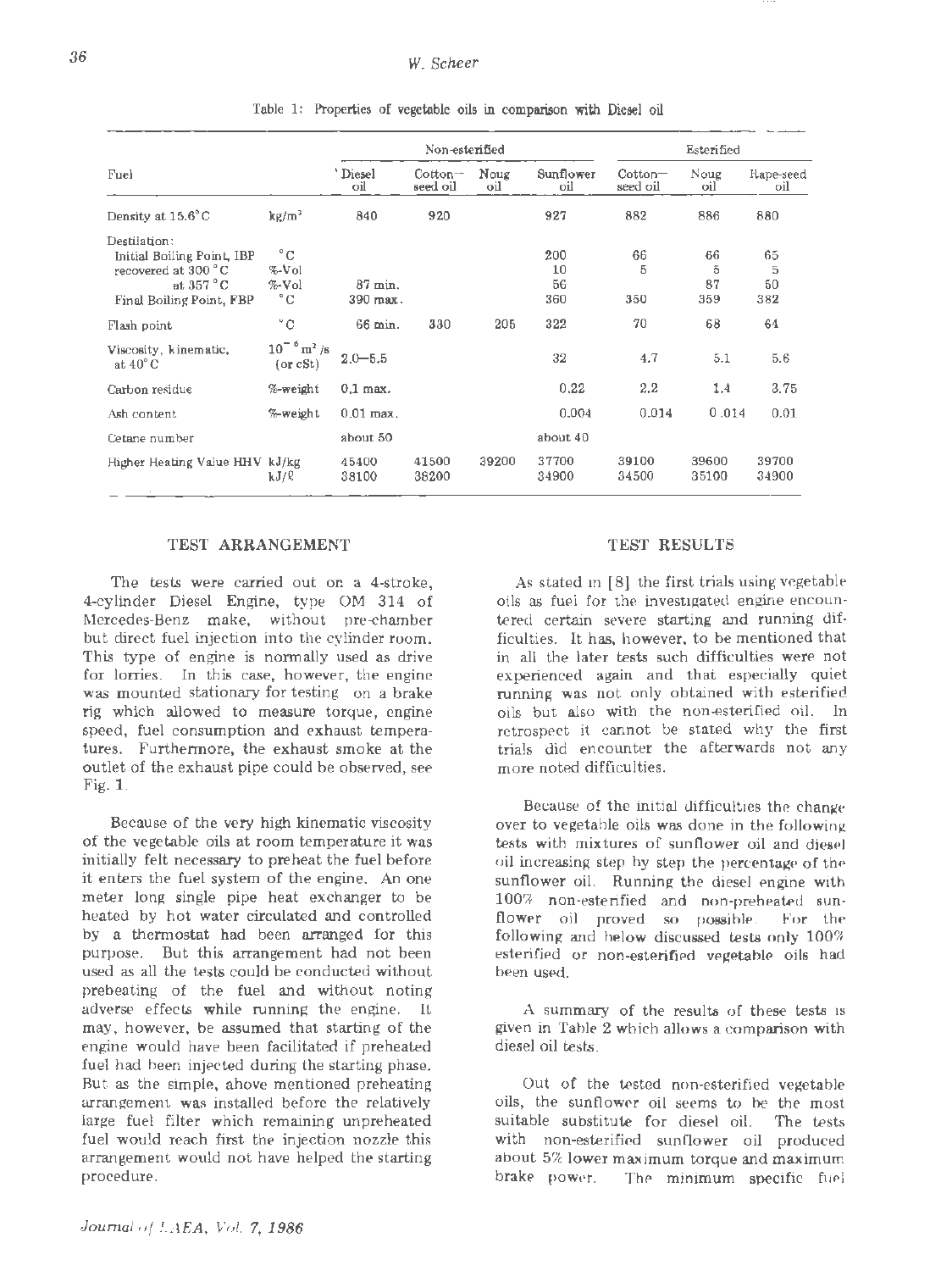Vegetable Oils for Diesel Oil



Table 2. Performance, consumption, starting behaviour and smoke levels of the Daimler-Benz Diesel engine OM314 run with vegetable oils in comparison with diesel oil

|                                                               |            |                       | Non-esterified                       |                      |                                                                              |                     | Esterified      |                   |  |
|---------------------------------------------------------------|------------|-----------------------|--------------------------------------|----------------------|------------------------------------------------------------------------------|---------------------|-----------------|-------------------|--|
| Fuel                                                          |            | <b>Diesel</b><br>oil  | $\cot$ <sub>on</sub> $-$<br>seed oil | Noug<br>oil          | Sunflower<br>оil                                                             | Cotton-<br>seed oil | Noug<br>oіl     | Rape-seed<br>oil. |  |
| max. torque T <sub>max</sub>                                  | Nm<br>%    | 205.5<br>100          | 198<br>96.4                          | 199.5<br>97.1        | 198<br>96.4                                                                  | 206.8<br>100.6      | 204.5<br>99.5   | 207.6<br>101.0    |  |
| max. brake power N <sub>max</sub>                             | kW<br>$\%$ | 42.2<br>100           | 40.0<br>94.9                         | 40.4<br>95.6         | 40.3<br>95.5                                                                 | 42.0<br>99.5        | 40.1<br>95.0    | 42.0<br>99.5      |  |
| specific fuel<br>consumption for<br>max. brake power          | g/kWh      | 280                   | 313                                  | 299                  | 320                                                                          | 314                 | not<br>measured | 310               |  |
|                                                               | %          | 100                   | 111.8                                | 106.8                | 114.3                                                                        | 112.1               |                 | 110.7             |  |
| min. specific fuel<br>consumption for<br>speed $n = 1600$ rpm | g/kWh      | 239                   | 296                                  | 299                  | 300                                                                          | 285                 | 301             | 280               |  |
|                                                               | $\%$       | 110                   | 123.8                                | 125.1                | 125.5                                                                        | 123.8               | 125.9           | 117.2             |  |
| Cold-starting<br>behaviour                                    |            | immediate<br>after 1s | end of<br>6th trial                  | during<br>13th trial | end of<br>4th trial                                                          | after<br>13s        | after<br>13s    | after<br>12s      |  |
| trial means 15 s running of<br>(each                          |            |                       |                                      |                      | starter motor, 15 s intervals between trials, engine temperature about 22°C) |                     |                 |                   |  |

Smoke observations (only visual observation of the smoke at the outlet of the exhaust pipe)

For the above mentioned full-load tests the exhaust smoke of tests with vegetable oils was slightly less than with diesel oil. But for no-load running stronger exhaust smoke was observed with the vegetable oils.

Smoke observation was made only for the esterified Rape-seed oil: notably less smoke than with diesel oil. Especially, full-load running at 1300-1500 rpm produced no smoke with Rape-seed oil while diesel oil produced quite heavy smoke also for these speeds.

While the exhaust smoke of diesel oil is dark, the exhaust smoke of the vegetable oils, non-esterified and esterified, is bluish-white.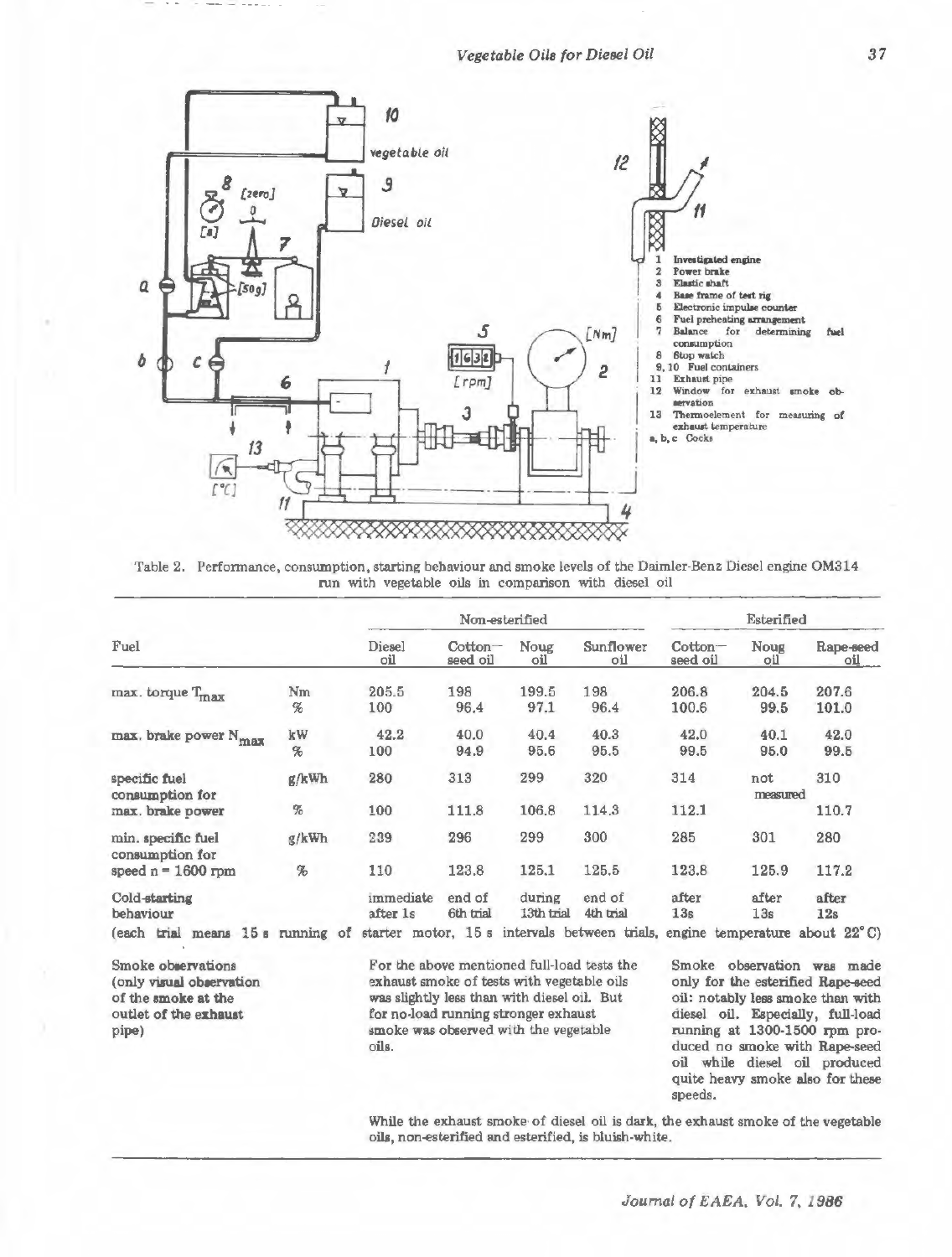consumption in (g/kWh) for the speed of 1600 rpm, Fig. 2, had been measured about 25% higher compared with that of diesel oil. It may be assumed that this difference of the fuel consumption approximately is the same for all torques and speeds as this engine is concerned, see Fig. 4. The higher specific fuel consumption of sunflower oil can mainly be explained with the lower heating value of sunfiower oil which accounts according to Table 2 to about 17%. The remaining difference would indicate that the combustion of the sunflower oil in this engine had not been as complete as that of the diesel oil. In spite of this, the exhaust smoke was in general less with sunflower oil than with diesel oil.



Fig. 2 Specific fuel consumption as f unction· of the brake torque at 1600 rpm. Comparison between non-exterified vegetable oils and diesel oil

Out of the three used non-esterified vegetable oils the least difficulties were encountered with the sunflower oil as far as cold starting was concerned. Starting with non-esterified noug oil was most difficult in spite of the fact that the flash point of noug oil is considerably lower than that of the sunflower oil. Starting with all the non-esterified vegetable oils, however, was much more difficult than with diesel oil or even with esterified vegetable oils. The battery of the starter motor was, hence, subject to high strain.

*As* far as the tests with esterified vegetable oils are concerned, see Table 2, Fig. 3 and 5, the cold starting behaviour was improved strongly while max. torque, max. brake power and specific fuel consumption were not much influenced by the esterification of the vegetable oils.



Fig. 3 Specific fuel consumption as functions of the brake torque at 1600 rpm. Comparison between esterified vegetable oils and diesel oil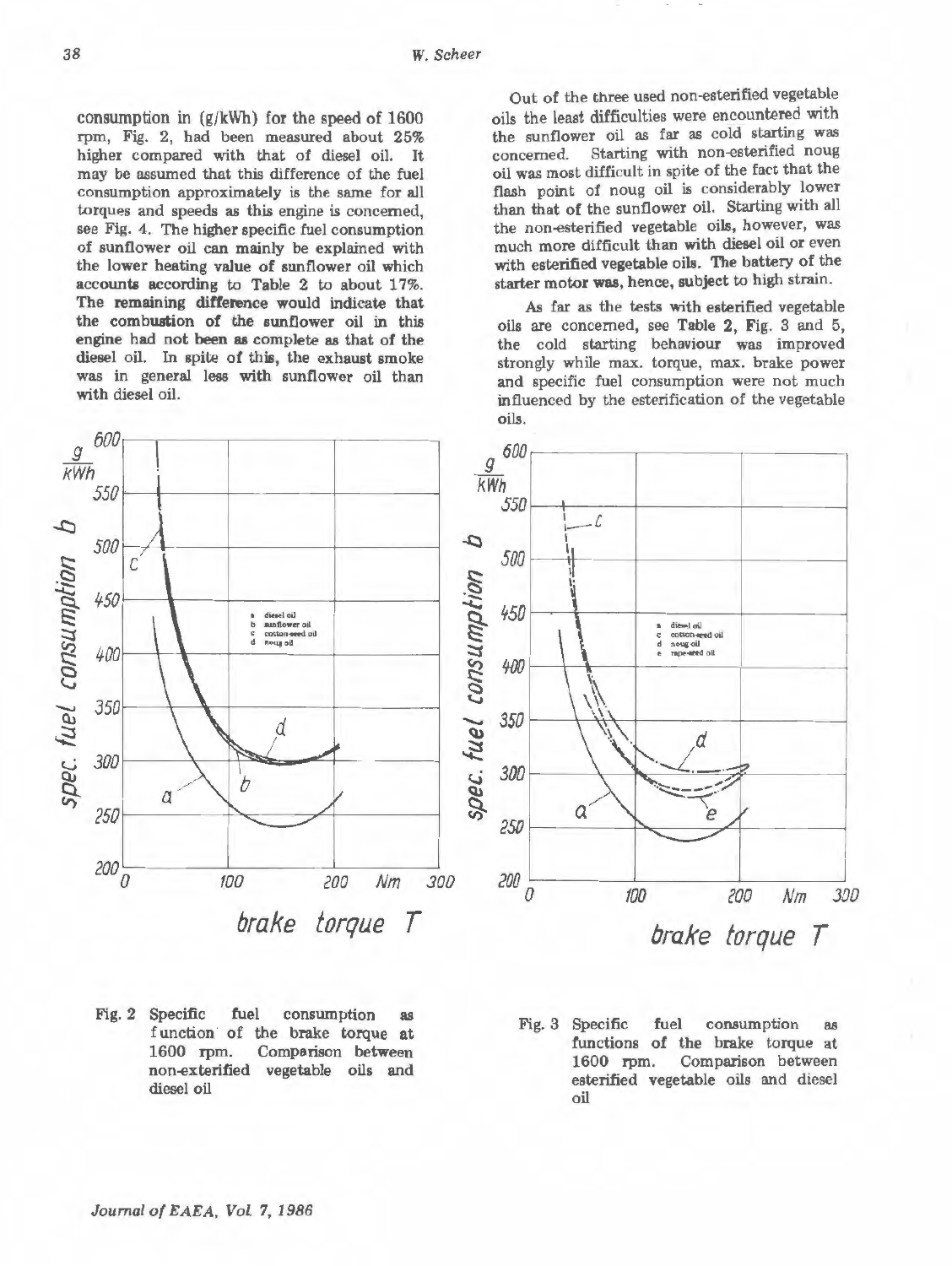Vegetable Oils for Diesel Oil